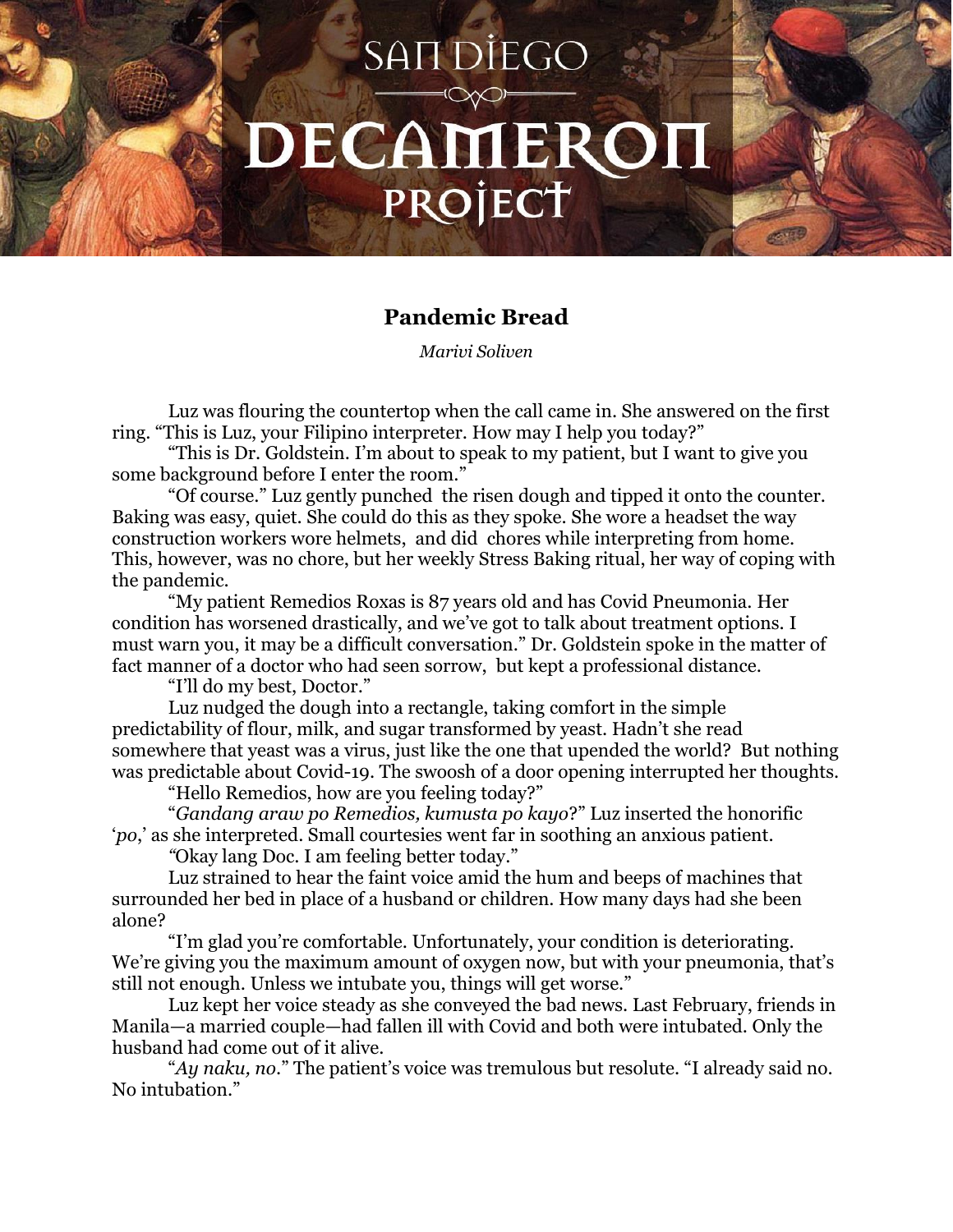"Remedios, do you remember giving your daughter durable power of attorney? You said Lisa could make decisions about your medical care."

"*Oo naman*, but I can disagree with her decision." Remedios slapped away that comment as easily as Luz had punched down her dough. "*I can still say no."*

As she interpreted for each one, Luz caught herself mirroring Remedios's frustration. This was a bad sign: she wasn't supposed to take sides, particularly not the side of the Filipino. Hoping to put some distance from this fraught situation, she reached for the cup of crumbled cheese.

Dr. Goldstein persisted. "Do you notice how fast and shallow your breath is? That's a sign your heart is working harder to get oxygen. It is under extreme stress, and if it suddenly stops beating, we will be unable to resuscitate you, unless you are intubated."

It didn't surprise Luz to hear Dr. Goldstein pleading with his patient. Her mother and aunts possessed the same unbending will.

"I am 87, old enough to be your grandmother, Dr. Goldstein. If my time has come, I am ready. *Araw araw ako'y nagdadasal sa Panginoon, hindi niya ako pababayaan*—"

Luz released the breath she'd been holding as she relayed Remedios' declaration. "Every day I pray to God, he will not forsake me."

How many times had her own grandmother said this, as cancer sucked her life away?

"I believe in miracles too, ma'am," Dr. Goldstein spoke slowly, choosing each word with care. "But my medical experience tells me otherwise. I'll be completely honest. If we don't do anything now, your lungs will fill with fluid, and you will struggle to breathe. Eventually your lungs may fail and so will your heart and other organs."

Luz swore she heard a sigh.

"Your daughter wants us to do everything possible to keep you alive, but I'm your doctor first. I will only do what you want, even if it goes against your family's wishes."

Luz's hands shook as she spread crumbled cheese down the center of the dough. She didn't envy Dr. Goldstein's position. If Remedios' family was anything like hers, there would be rage, tears, and unrelenting pleas to reconsider the decision.

"*Kung ganoon*, what I want is to go home to spend my remaining days with my daughter and grandchildren. Can I do that?"

Luz's throat thickened as she relayed the question. She already knew the answer to this one.

"I wish we could discharge you, but that's just not possible. Covid is so contagious, we can't even allow visitors. If you'd like I'll have your nurse set up a Facetime call."

Remedios coughed just then, an alarming series of grating, deep throated barks that eventually faded into the banal hum of machines. Luz imagined her sinking deeper into her pillow, breaths coming quick and shallow as she considered the days that lay ahead, each one folding into the next, petering off to the solitary end.

Tears fell unnoticed as Luz coiled her dough into a thick bun. In that distant hospital, an old woman contemplated death, even as she prepared bread for dinner. Each conclusion now as inevitable as the other.

She could not continue. She could not stop.

"If your mind is made up, I'd like to call your daughter now to tell her." Dr.